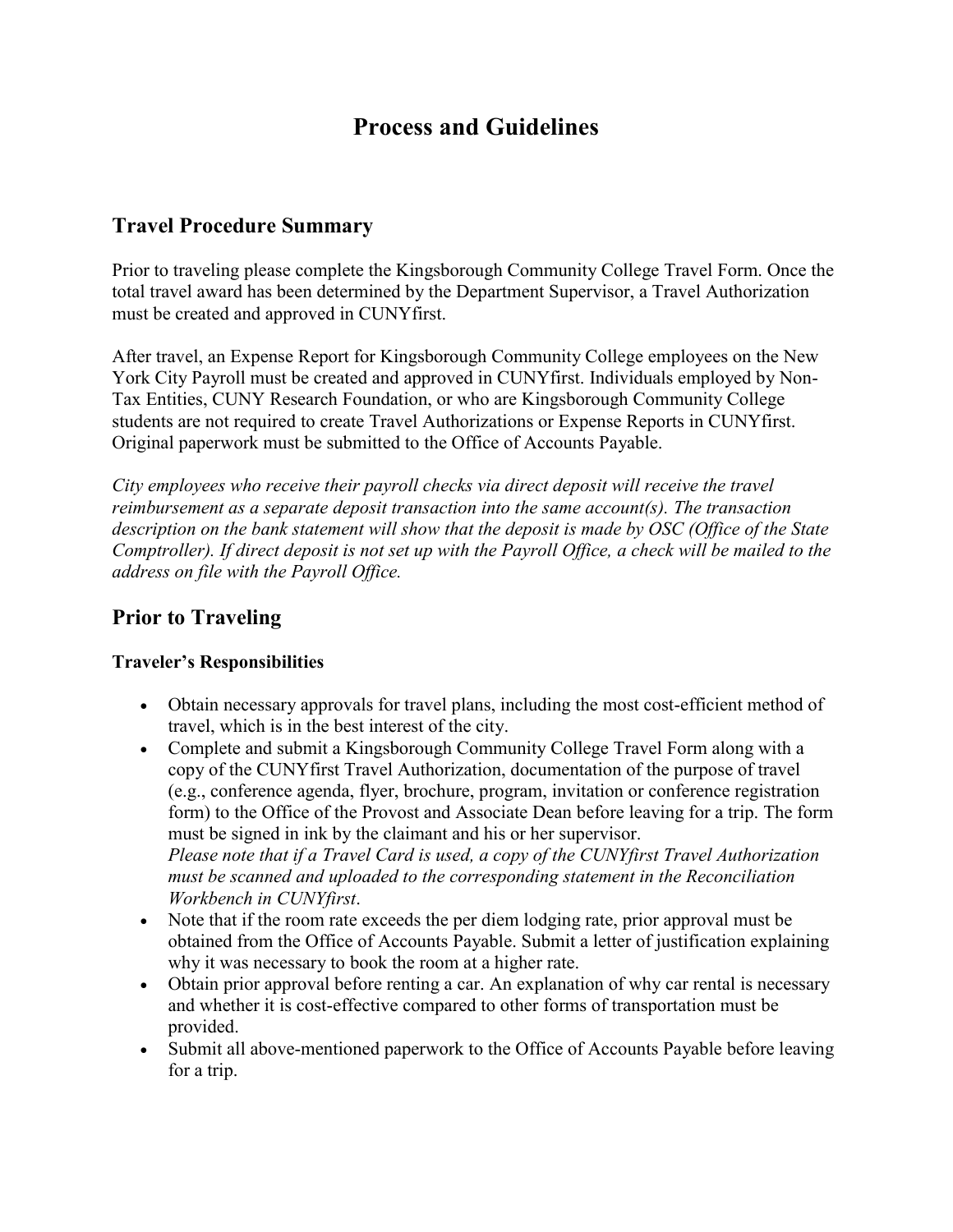*Please note that if the Kingsborough Community College employee is not a city (PayServ) employee (meaning that the employee is paid by Non Tax Levy, or Research Foundation payroll), contact Accounts Payable prior to traveling to be set up in the City Financial System.* 

#### **Supervisor's Responsibilities**

- Check available budget in CUNYfirst to ensure there are sufficient funds to cover a travel request. E-mail Barbara Fairweather or Joseph Velez for budget-related questions.
- Authorize travel only when necessary.

# **During Travel**

- Keep all original receipts (except for meals when using per diem meal allowance). Per diem meal rates may be used if they meet the travel status rule and if an itemized hotel bill for claimed dates is submitted.
- Keep original boarding passes and receipts.
- Maintain a record of expenses, departure and return times, and mileage.

## **After Travel**

An Expense Report for Kingsborough Community College employees on the New York City Payroll must be created and approved in CUNYfirst. Individuals employed by Non-Tax Entities, CUNY Research Foundation, or who are Kingsborough Community College students are not required to create expense reports in CUNYfirst.

Submit the following to the Office of Accounts Payable within 10 business days of completed travel:

- A copy of the CUNYfirst Expense Report with the proper approvals.
- Original itemized receipts/invoices/bills for reimbursable expenses such as hotel, AMTRAK, meals, bus, subway, tolls, bridges, tunnels, taxi, parking and conference registration fee. Itemized receipts for all hotel stays must be provided. If the original receipt is not available please contact the hotel and request a duplicate copy. Tape small receipts to an 8½ x 11-inch piece of paper so that they are not lost.
- Original boarding passes. If original boarding passes are not available, and the travel destination was outside of the United States, copies of stamped passport pages may be submitted.
- E-ticket-confirmation e-mail for the airfare with information regarding the flight, ticket prices, taxes and travel insurance costs. If e-ticket confirmation is not available, the original ticket showing same information may be submitted.
- If a personal vehicle was used, check with the Office of Accounts Payable regarding current mileage rates.
- Expenses such as telephone calls, Internet connection fees, supplies and materials, shipping and baggage costs are only reimbursable when they are reasonable, necessary and business-related. Submit a detailed letter of justification.